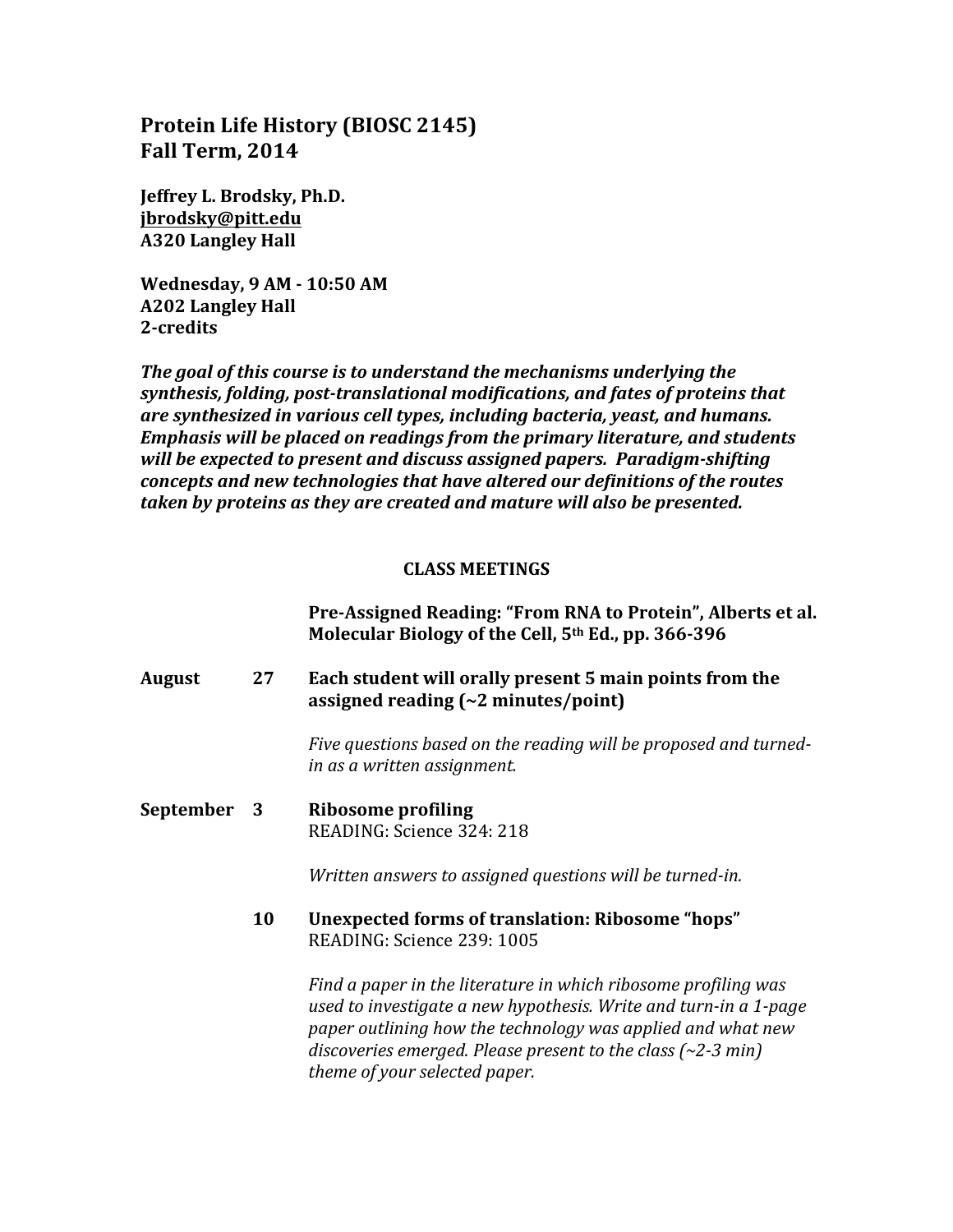- **17 Protecting the nascent chain: Trigger Factor** READING: Nature 400: 693 & Science 344: 597
- **24 Unfolded proteins in the cytoplasm and ageing** READING: Proc Natl Acad Sci USA 106: 14914

### **October** 1 Protein aggregation and the ubiquitin-proteasome **pathway** READING: Science 292: 1552

Find a paper in the literature *that describes another disease that arises from protein misfolding in the cytoplasm.* In 1-page, describe what causes the disease and what effect this has on the *cell.* Is there a cure for this disease? Also, please present (~2-3 *min)* the theme of your selected paper.

## **October 1-3 Attend a few talks at the "Science 2014" conference**

## **15** Selecting the good from the bad proteins at the ribosome READING: Nature 467: 470

*Based on attendance at Science 2014, write and turn-in a 2-page synopsis* of a talk you heard that is related to protein biogenesis, structure, and/or function. Include some background (with references) and write about the results and conclusions of the talk. Also, please present  $(\sim 2-3 \text{ min})$  the topic of the presentation *you wrote about.*

**22 How do proteins know where to go? (ER targeting)** READING: Nature 297: 647 & Alberts et al., Molecular Biology of the Cell,  $5<sup>th</sup>$  Ed., pp. 723-731

## **29 How do proteins know where to go? (Mitochondrial targeting)**

READING: Cell 44: 801 & Alberts et al., Molecular Biology of the Cell, 5<sup>th</sup> Ed., pp. 713-719

Some proteins are not targeted to the ER via the SRP *dependent pathway, but use other routes for delivery. Find a* paper that describes one of these other routes and in 1-page *write about this pathway and what was discovered in the paper.* Also, please present  $(-2-3 \text{ min})$  the topic of the paper you wrote *about.*

### **November 5 How does a protein cross a biological membranes?** READING: Cell 71: 489